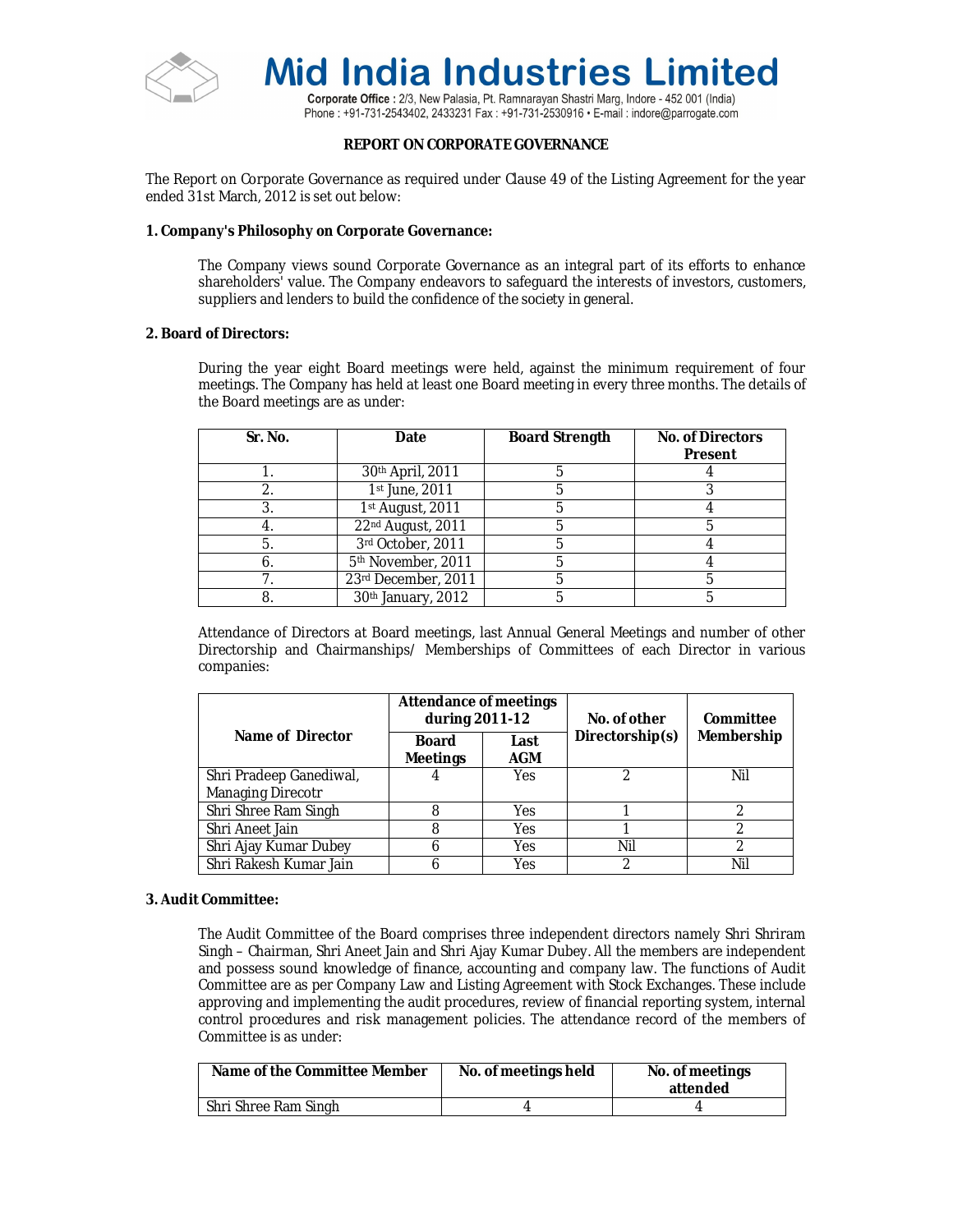

Corporate Office : 2/3, New Palasia, Pt. Ramnarayan Shastri Marg, Indore - 452 001 (India) Phone: +91-731-2543402. 2433231 Fax: +91-731-2530916 • E-mail: indore@parrogate.com

| Shri Aneet Jain       |  |
|-----------------------|--|
| Shri Ajay Kumar Dubey |  |

#### **4. Remuneration of Directors:**

The Company has not constituted a Remuneration Committee. The Company does not pay any remuneration to the Managing Director or any Director of Board.

#### **5. Shareholders'/Investors' Grievances Committee:**

The Company has constituted a Shareholders/Investors' Grievance Committee. The said Committee of the Board comprises three independent directors namely Shri Aneet Jain – Chairman, Shri Shreeram Singh and Shri Ajay Kumar Dubey

The committee is to oversee the effective redressal of the complaints of the Shareholders/Investors. The committee may recommend steps to be taken for further improvement in the quality of service to the investors. The Registrar & Transfer Agent has sent replies to shareholders in respect of all complaints received during the period. There was no valid request pending for transfer of shares ending as on 31-03-2012.

#### **6. General Body Meetings:**

The Annual General Meetings of the Company during the preceding three years were held at its Registered Office at Textile Mill Area, Mandsaur – 458 001.

| Year Ending      | Date of A.G.M. | Time       |
|------------------|----------------|------------|
| 31-03-2009       | 30-09-2009     | 11.00 A.M. |
| 31-03-2010       | 30-09-2010     | 11.00 A.M. |
| $31 - 03 - 2011$ | $30-09-2011$   | 11.00 A.M. |

No special resolutions were passed through postal ballot in the last AGM. No special resolutions requiring postal ballot are placed before the shareholders for approval at the forthcoming AGM.

#### **7. Disclosures:**

- (a) **Related party transactions:** Details of transactions with related parties as specified in Accounting Standard have been reported in notes to the account under para (11). There is no materially significant transactions with the related party , which may have potentials conflict with the interest of the company at large.
- (b) **Details of non-compliance:** There were no penalties, strictures imposed on the Company by Stock Exchanges or SEBI or any statutory authority, on any matter related to capital markets during the last three years.
- (c) Auditors Certificate on corporate governance is enclosed herewith.

#### **8. Means of Communication:**

The Company communicates with the shareholders through its annual reports, quarterly results and by filing of various returns with statutory bodies like stock exchanges and the Registrar of Companies.

#### **9. General Shareholders' Information:**

#### **(a) Annual General Meeting:**

Date &Time : 29-09-2012 at 11.00 a.m. Day : Saturday Venue : Textile Mill Area, Near Railway Station, Mandsaur (M.P.)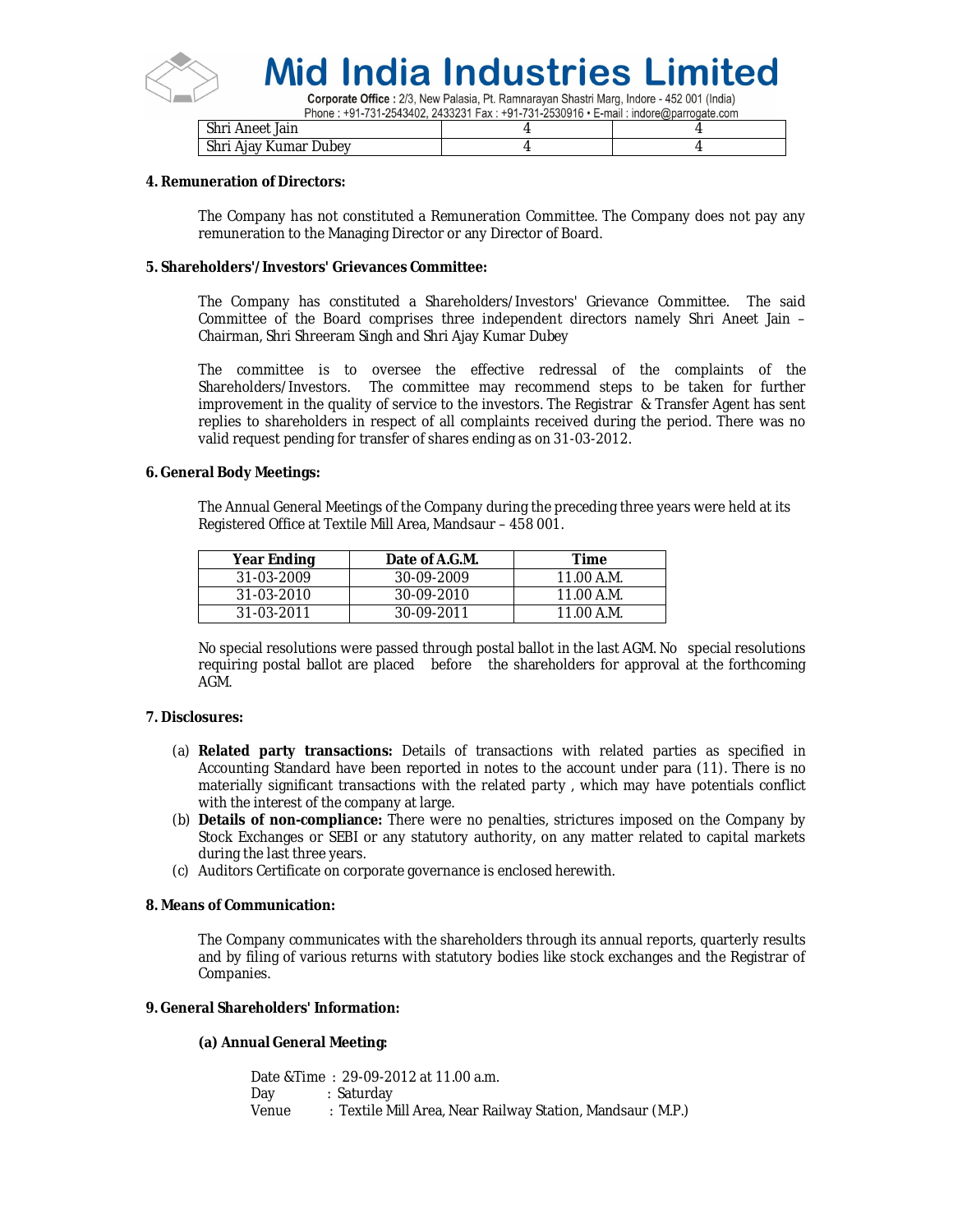

Corporate Office : 2/3, New Palasia, Pt. Ramnarayan Shastri Marg, Indore - 452 001 (India) Phone: +91-731-2543402, 2433231 Fax: +91-731-2530916 · E-mail: indore@parrogate.com

## **(b) Financial Calendar:**

Results for the First Quarter ending 30-06-2012: July, 2012. Results for the Second Quarter ending 30-09-2012: October, 2012. Results for the Third Quarter ending 31-12-2012: January, 2013. Results for the Forth Quarter ending 31-03-2013: April, 2013.

## **(c) Date of Book Closure:**

From 27-09-2012 to 28-09-2012 (Both days are inclusive)

#### **(d) Listing on Stock Exchanges:**

- 1. Bombay Stock Exchange Ltd., Mumbai
- 2. Delhi Stock Exchange Limited, New Delhi
- 3. Ahmedabad Stock Exchange Ltd., Ahmedabad
- 4. Madhya Pradesh Stock Exchange Limited, Indore\*

\* The Company already completed all the formalities for delisting of its Equity from Madhya Pradesh Stock Exchange Limited, Indore and applied accordingly. The letter for delisting from Madhya Pradesh Stock Exchange Limited is still awaited.

#### **(e) Stock Code:** BSE 500277

#### **(f) Connectivity No.:** ISIN INE401C01018

#### **(g) Stock Market Data:**

The Monthly Highest and Lowest closing quotations of the Equity Shares of the Company during each month in the Financial Year 2011-2012 on the Bombay Stock Exchange Limited, Mumbai:

| <b>Month</b>              | Month's High | Date       | <b>Month's Low</b> | Date       |
|---------------------------|--------------|------------|--------------------|------------|
|                           | <b>Price</b> |            | <b>Price</b>       |            |
| April'2011                | 2.20         | 01/04/2011 | 1.86               | 29/04/2011 |
| May'2011                  | 2.67         | 17/05/2011 | 1.95               | 02/05/2011 |
| June'2011                 | 4.79         | 30/06/2011 | 2.56               | 01/06/2011 |
| <b>July'2011</b>          | 5.85         | 21/07/2011 | 4.88               | 01/07/2011 |
| Augusut'2011              | 5.24         | 01/08/2011 | 4.77               | 25/08/2011 |
| September'2011            | 4.68         | 02/09/2011 | 2.91               | 30/09/2011 |
| October <sup>'</sup> 2011 | 2.77         | 05/10/2011 | 2.06               | 24/10/2011 |
| November'2011             | 2.39         | 02/11/2011 | 1.45               | 24/11/2011 |
| December'2011             | 1.94         | 21/12/2011 | 1.65               | 07/12/2011 |
| January'2012              | 1.78         | 13/01/2012 | 1.54               | 30/01/2012 |
| February'2012             | 1.47         | 02/02/2012 | 1.10               | 29/02/2012 |
| March'2012                | 1.16         | 05/03/2012 | 1.08               | 13/03/2012 |

#### **(h) Registrar and Share Transfer Agent:**

Ankit Consultancy Pvt. Ltd. (Unit: MID INDIA INDUSTRIES LIMITED) Plot No. 60, Electronic Complex, Pardeshipura, INDORE (M.P.) – 452 010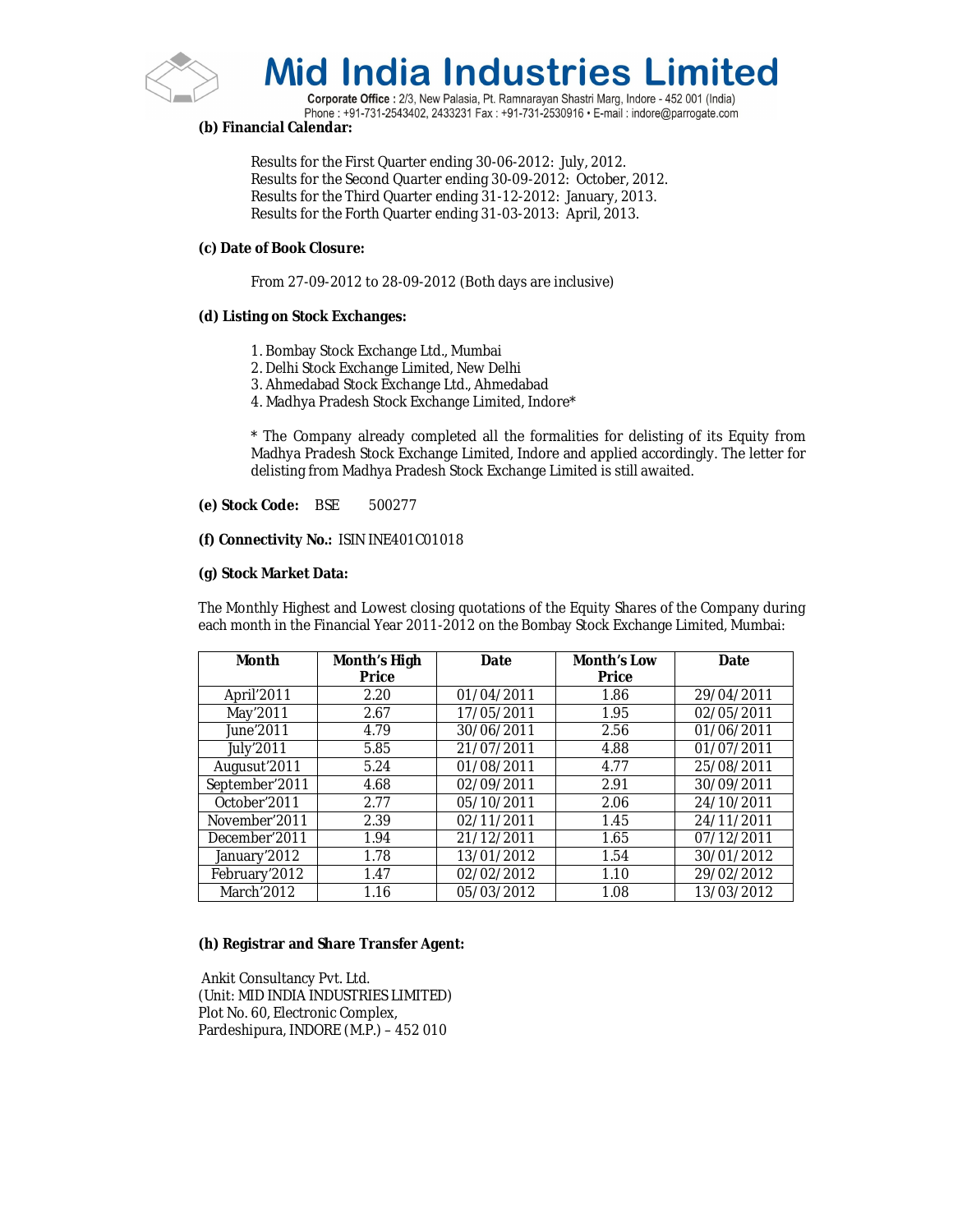

Corporate Office : 2/3, New Palasia, Pt. Ramnarayan Shastri Marg, Indore - 452 001 (India) Phone: +91-731-2543402, 2433231 Fax: +91-731-2530916 • E-mail: indore@parrogate.com

## **(i) Share Transfer System:**

Share transfers are registered and returned to within 30 days from the date of receipt, if the documents are in order in all respects. The share transfer committee of the board of directors of the Company meets frequently to approve the transfer of shares.

## **(j) Dematerialisation of shares:**

As on 31-03-2012 total 9912730 ( 60.81% of shares were in the dematerialised form.)

## **(k) Distribution of Shareholding: (As on 31-03-2012)**

| Range of Shares | No. of<br><b>Shareholders</b> | % to Holders | No. of Shares<br>Held | % to Shares |
|-----------------|-------------------------------|--------------|-----------------------|-------------|
| Upto 100        | 7572                          | 45.95        | 751895                | 4.61        |
| 101-200         | 4143                          | 25.14        | 827806                | 5.08        |
| 201-300         | 983                           | 5.97         | 294257                | 1.81        |
| 301-400         | 571                           | 3.47         | 227990                | 1.40        |
| 401-500         | 1071                          | 6.50         | 535078                | 3.28        |
| 501-1000        | 1008                          | 6.12         | 852094                | 5.23        |
| 1001-2000       | 696                           | 4.22         | 1136224               | 6.97        |
| 2001-3000       | 140                           | 0.85         | 361568                | 2.22        |
| 3001-4000       | 82                            | 0.50         | 290603                | 1.78        |
| 4001-5000       | 64                            | 0.39         | 299398                | 1.84        |
| 5001-10000      | 62                            | 0.38         | 452691                | 2.78        |
| Above 10000     | 86                            | 0.52         | 10270396              | 63.01       |
| TOTAL           | 16478                         | 100.00       | 16300000              | 100.00      |

# **(l) Shareholding Pattern: (As on 31-03-2012)**

| Category                      | No. of              | <b>Total</b>  | %        | Demat         | %        |
|-------------------------------|---------------------|---------------|----------|---------------|----------|
|                               | <b>Shareholders</b> | <b>Shares</b> |          | <b>Shares</b> |          |
| Resident Individuals          |                     |               |          |               |          |
| (i) Promoter and Promoter     | 13                  | 6265750       | 38.44    | 6265750       | 38.44    |
| Group                         | 15335               | 6742533       | 41.37    | 1945863       | 11.94    |
| (ii) Public                   |                     |               |          |               |          |
| NRI/OCB's                     | 1004                | 638900        | 3.92     | 38000         | 0.23     |
| <b>Bodies Corporate</b>       |                     |               |          |               |          |
| (i) Promoter and Promoter     | 2                   | 1446500       | 8.87     | 1446500       | 8.87     |
| Group                         | 119                 | 665417        | 4.08     | 216317        | 1.33     |
| (ii) Others                   |                     |               |          |               |          |
| Mutual Funds                  | 2                   | 40600         | 0.25     | $\Omega$      | 0        |
| <b>Financial Institutions</b> |                     | 500000        | 3.07     | $\Omega$      | $\Omega$ |
| <b>Bankers</b>                | $\mathfrak{D}$      | 300           | $\Omega$ | 300           | $\Omega$ |
| Any Other (Clearing Members)  | 0                   | 0             | $\Omega$ | $\Omega$      | $\Omega$ |
| TOTAL                         | 16478               | 16300000      | 100.00   | 9912730       | 60.81    |

## **(m) Address of correspondence:-**

Investors correspondence should be address to : M/s Ankit Consultancy Pvt. Ltd. (Unit : MID INDIA INDUSTRIES LIMITED) Plot No. 60, Electronic Complex, INDORE (M.P.) – 452 010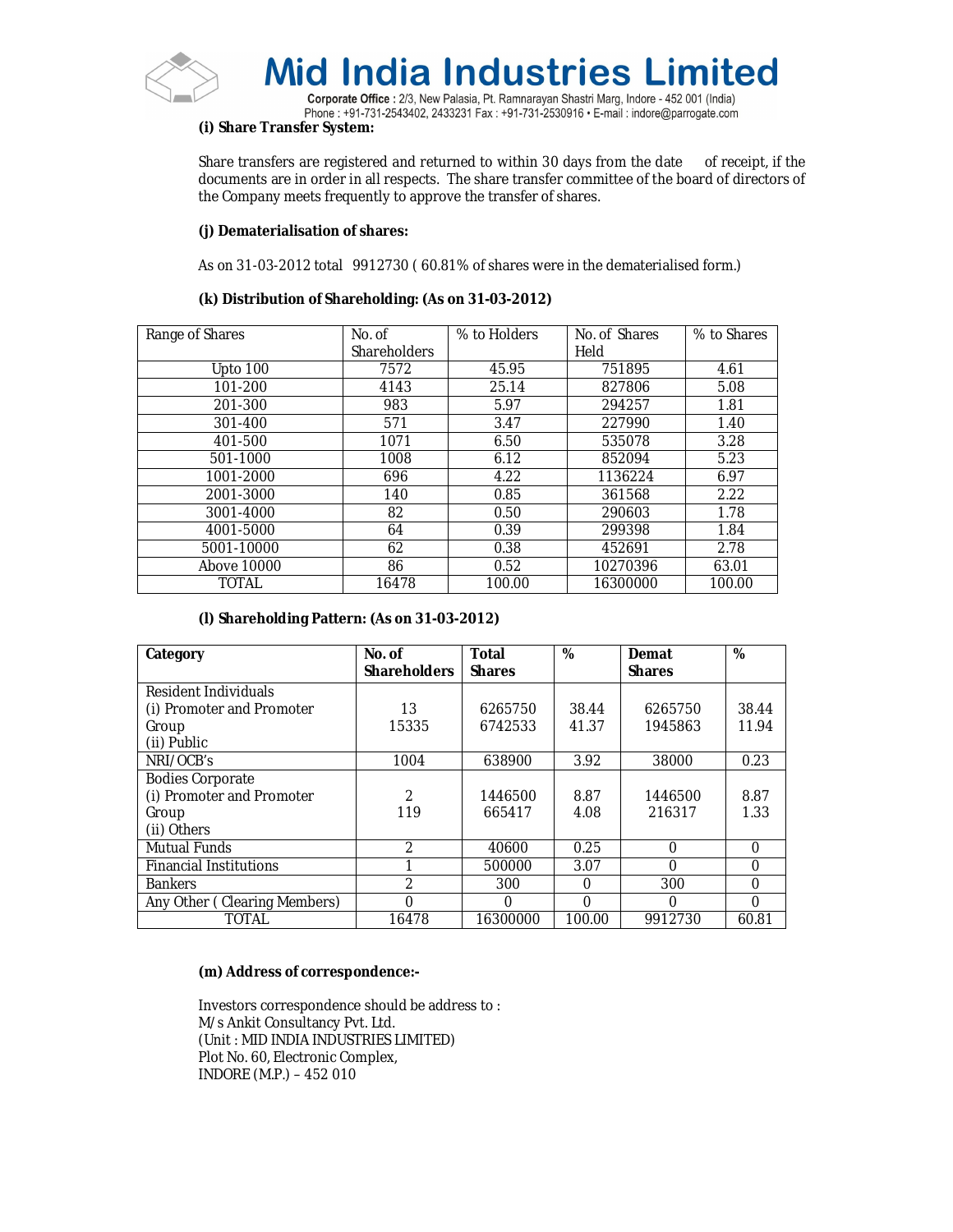



Corporate Office : 2/3, New Palasia, Pt. Ramnarayan Shastri Marg, Indore - 452 001 (India) Phone: +91-731-2543402, 2433231 Fax: +91-731-2530916 • E-mail: indore@parrogate.com **DECLARATION**

As provided under clause 49 of the Listing Agreement with Stock Exchanges, the Board Members and Senior Management personnel have confirmed compliance with the Code of Conduct for the Financial Year ended 31st March, 2012.

for and on behalf of the Board

Place: Indore (PRADEEP GANEDIWAL)

Dated: 01/09/2012 MANGING DIRECTOR

## **AUDITOR'S CERTIFICATE**

To the Members of MID INDIA INDUSTRIES LIMITED

We have examined the compliance of conditions of Corporate Governance by the Mid India Industries Limited, for the year ended 31st March, 2012 as stipulated in Clause 49 of the Listing Agreement of the said company with the stock exchanges.

The compliance of conditions of Corporate Governance is responsibility of the management. Our examination has been limited to a review of the procedure and implementations thereof adopted by the Company for ensuring compliance with the conditions of the Corporate Governance as stipulated in the said Clause. It is neither an audit nor an expression of opinion on the financial statements of the Company.

In our opinion and to the best of our information and according to the explanations given to us and the representations made by the Directors and the management, we certify that the Company has completed with the conditions of Corporate Governance as stipulated in Clause 49 of the above mentioned Listing Agreement.

We state that no investor grievance is pending for a period exceeding one month against the company as per records maintained by the Shareholder's Grievance Committee.

We further state that such compliance is neither an assurance as to the future viability of the Company nor of the efficiency or effectiveness with which the management has conducted the affairs of the Company.

for KAMAL NAYAN SINGHAL & COMPANY Chartered Accountants (Registration No. 002628C)

 (KAMAL NAYAN SINGHAL) PARTNER (Member Ship No.071749)

Place: Indore (M.P.) Date:01/09/2012